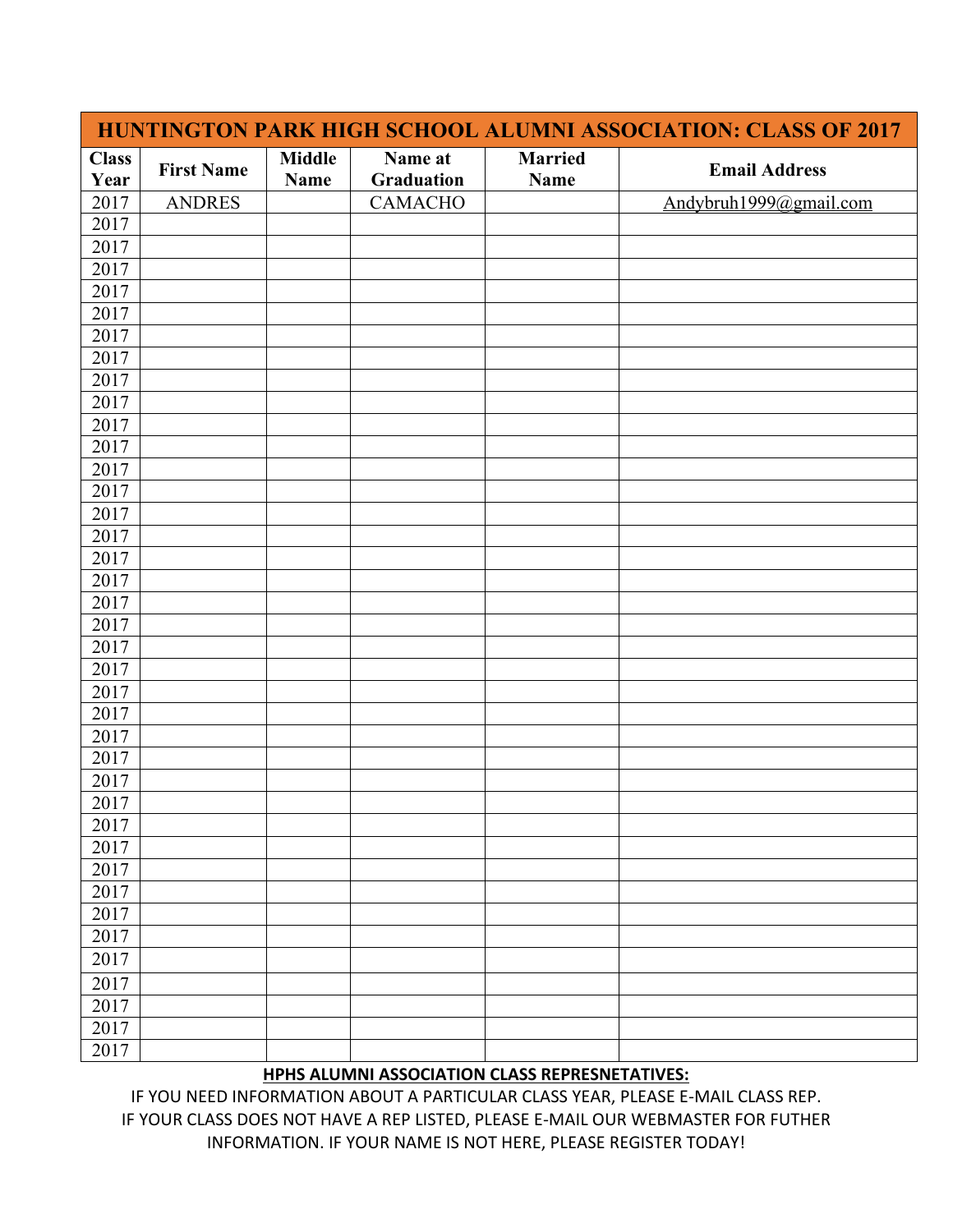| 2017             |  |  |  |
|------------------|--|--|--|
| 2017             |  |  |  |
| 2017             |  |  |  |
| 2017             |  |  |  |
|                  |  |  |  |
| 2017             |  |  |  |
| 2017             |  |  |  |
| 2017             |  |  |  |
| 2017             |  |  |  |
| 2017             |  |  |  |
| 2017             |  |  |  |
| 2017             |  |  |  |
| 2017             |  |  |  |
| 2017             |  |  |  |
| 2017             |  |  |  |
| 2017             |  |  |  |
| 2017             |  |  |  |
| 2017             |  |  |  |
| 2017             |  |  |  |
| 2017             |  |  |  |
| $\frac{1}{2017}$ |  |  |  |
| 2017             |  |  |  |
| 2017             |  |  |  |
| 2017             |  |  |  |
| 2017             |  |  |  |
| 2017             |  |  |  |
| 2017             |  |  |  |
| 2017             |  |  |  |
| 2017             |  |  |  |
|                  |  |  |  |
| 2017             |  |  |  |
| $2017\,$         |  |  |  |
| 2017             |  |  |  |
| 2017             |  |  |  |
| 2017             |  |  |  |
| 2017             |  |  |  |
| 2017             |  |  |  |
| 2017             |  |  |  |
| 2017             |  |  |  |
| 2017             |  |  |  |
| 2017             |  |  |  |
| 2017             |  |  |  |
| 2017             |  |  |  |
| 2017             |  |  |  |
|                  |  |  |  |

## **HPHS ALUMNI ASSOCIATION CLASS REPRESNETATIVES:**

IF YOU NEED INFORMATION ABOUT A PARTICULAR CLASS YEAR, PLEASE E-MAIL CLASS REP. IF YOUR CLASS DOES NOT HAVE A REP LISTED, PLEASE E-MAIL OUR WEBMASTER FOR FUTHER INFORMATION. IF YOUR NAME IS NOT HERE, PLEASE REGISTER TODAY!